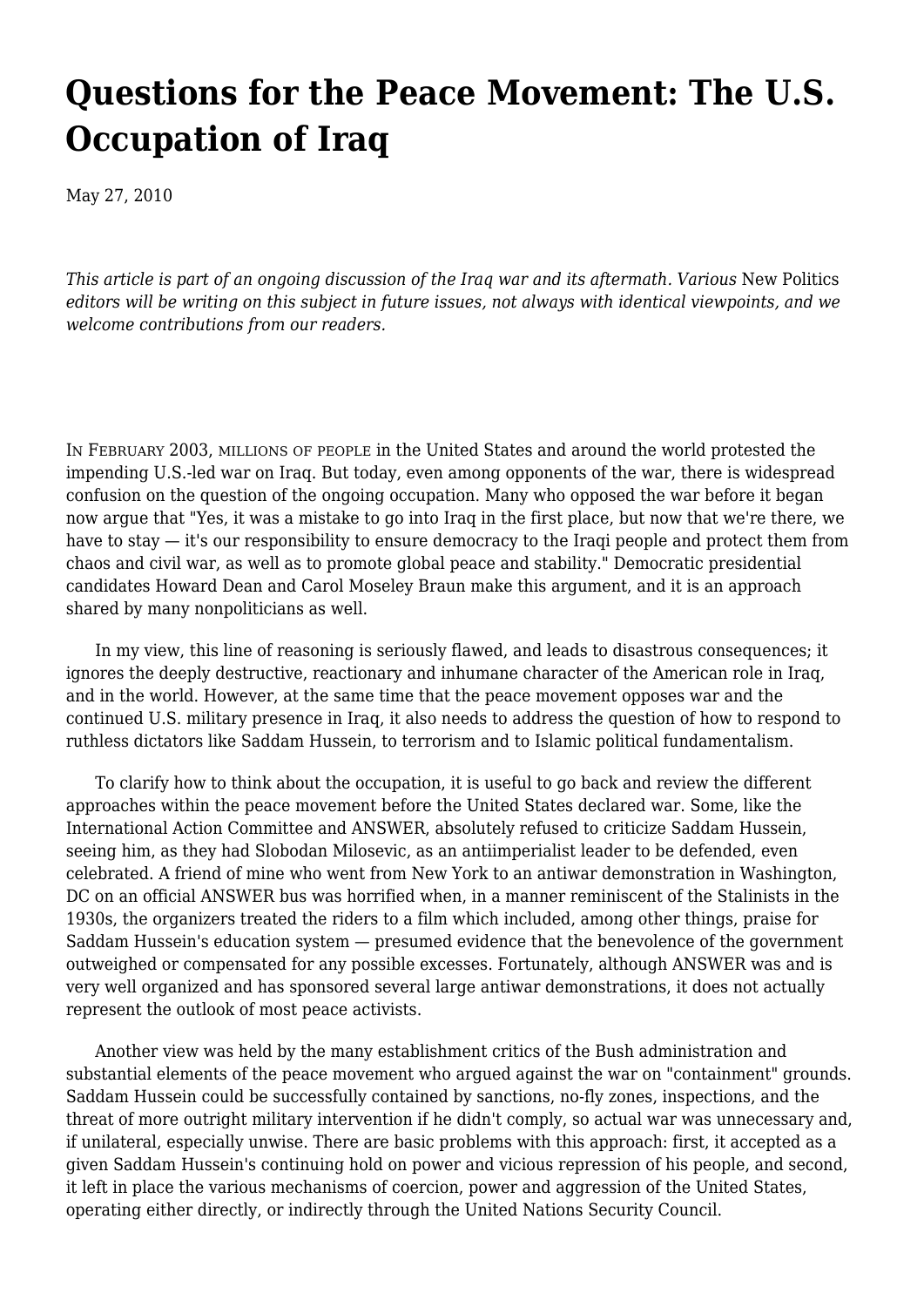Rather than accepting the status quo on both sides and trying to simply manage or contain it. there were those in the antiwar movement who argued that indeed there was a need for regime change in Iraq  $-$  and in dictatorial and repressive countries throughout the world  $-$  but that this change needed to be achieved by the people in those countries themselves, rather than by imperial power. The way people in the United States could encourage such change, these peace activists argued, was not through supporting military intervention, but by promoting change at home that could generate a radically new U.S. foreign policy, one capable of politically undermining rather than strengthening authoritarian governments and movements. For example, the Campaign for Peace and Democracy (of which I am a codirector, along with Thomas Harrison and Jennifer Scarlott) circulated a statement "We Oppose Both Saddam Hussein and the U.S. War on Iraq: A call for a new, democratic U.S. foreign policy" (www.cpdweb.org or see *New Politics*, no. 34, winter 2003, p. 16). This statement gained over 5000 signatures in the course of just a few weeks and was signed by major progressive figures such as Michael Albert, Medea Benjamin, Noam Chomsky, Barbara Ehrenreich, Robin Kelley, Naomi Klein, Adolph Reed, Edward Said, Stephen Shalom, Cornel West and Howard Zinn. It called for the U.S. to adopt a foreign policy that would respond to Saddam Hussein and "the threat posed to all of us by terrorist networks such as al- Qaeda, and by weapons of mass destruction," in the following ways (quoting from the statement):

- Renouncing the use of military intervention to extend and consolidate U.S. imperial power, and withdrawing U.S. troops from the Middle East.
- Ending its support for corrupt and authoritarian regimes, e.g. Saudi Arabia, the Gulf states and Egypt.
- Opposing, and ending U.S. complicity in, all forms of terrorism worldwide not just by al-Qaeda, Palestinian suicide bombers and Chechen hostage takers, but also by Colombian paramilitaries, the Israeli military in the Occupied Territories and Russian counterinsurgency forces in Chechnya.
- Supporting the right of national self-determination for all peoples in the Middle East, including the Kurds, Palestinians and Israeli Jews.
- Ending one-sided support for Israel in the Palestinian-Israeli conflict.
- Taking unilateral steps toward renouncing weapons of mass destruction, including nuclear weapons, and vigorously promoting international disarmament treaties.
- Abandoning IMF/World Bank economic policies that bring mass misery to people in large parts of the world. Initiating a major foreign aid program directed at popular rather than corporate needs.

 The CPD statement noted that "These initiatives, taken together, would constitute a truly democratic foreign policy. Only such a policy could begin to reverse the mistrust and outright hatred felt by so much of the world's population toward the U.S. At the same time, it would weaken the power of dictatorships and the appeal of terrorism and reactionary religious fundamentalism.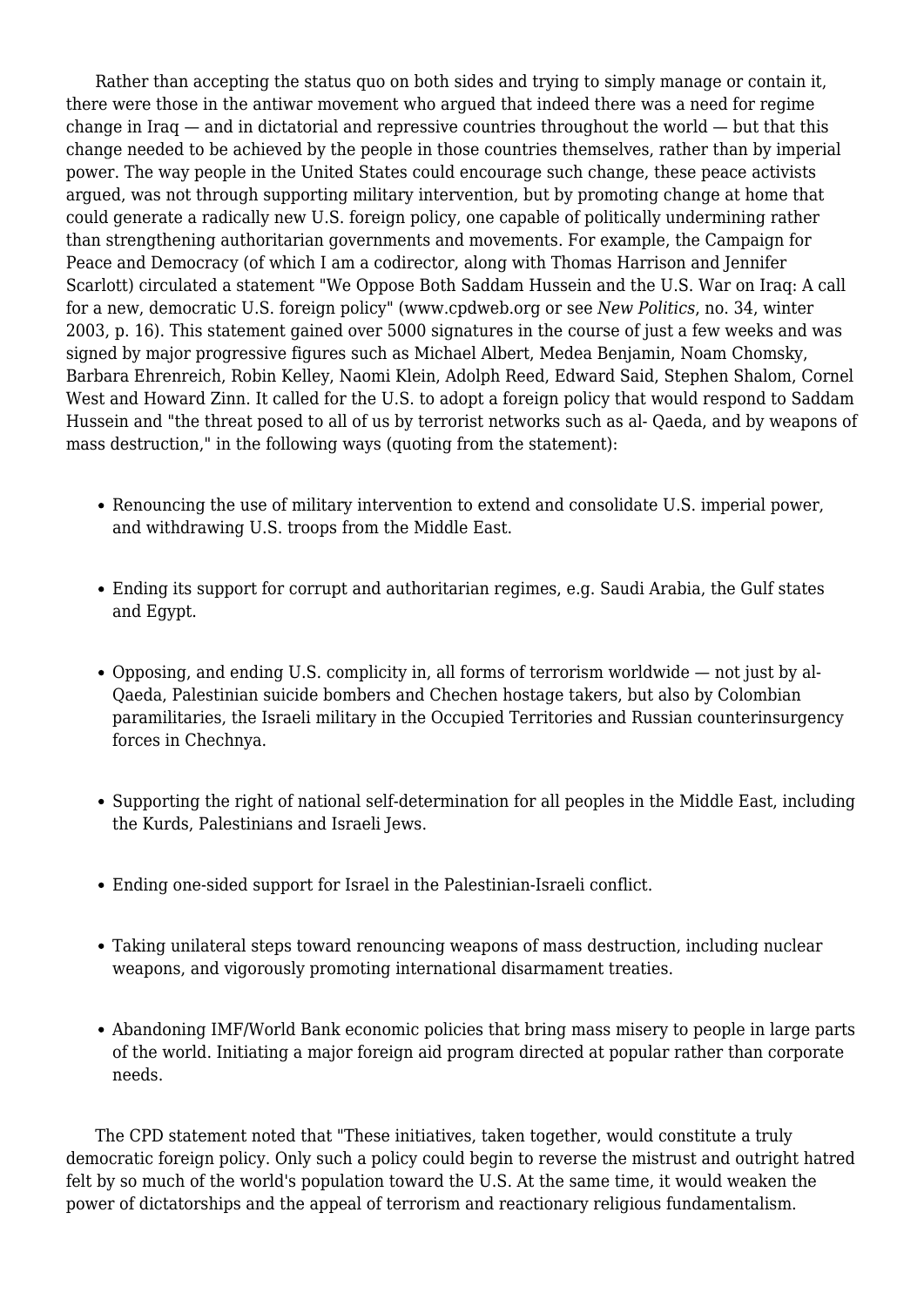Though nothing the United States can do would decisively undermine these elements right away. over time a new U.S. foreign policy would drastically undercut their power and influence."

 The vast majority of the peace movement didn't fit neatly into any one of the three categories of 1) apologists for Saddam Hussein, 2) proponents of containment, or 3) advocates of a new antiimperialist foreign policy to effectively counter dictatorship and terrorism and to provide a fundamental alternative to military intervention. However, most peace activists probably floated somewhere between the containment approach and the new foreign policy alternative to both U.S. imperialism and Saddam Hussein outlined in the CPD statement.

AS THE U.S./BRITISH OCCUPATION faces mounting obstacles in Iraq and growing disapproval at home, President Bush is desperately seeking to wriggle out of its primary prewar justifications for war, the discredited claims that Saddam Hussein possessed and was likely to use weapons of mass destruction and the suggestion that he was allied with al-Qaeda; instead the administration is shifting its core argument and is basing its case on framing the war and occupation as part of a broad U.S. campaign for democratization throughout the Middle East. This "democratization" argument was used by Bush before the war, but it played a secondary role. Now he has even gone so far as to try to create the impression that his administration has abandoned the decades of U.S. support for autocratic regimes throughout the region, sounding almost like a peace and human rights activist himself when he said, on November 6, 2003, that "Sixty years of Western nations excusing and accommodating the lack of freedom in the Middle East did nothing to make us safe." In November the *New York Times* reported that:

President Bush on Thursday challenged Iran, Syria and two crucial Middle East allies of the United States — Egypt and Saudi Arabia — to begin embracing democratic traditions, and to view the fall of Saddam Hussein as "a watershed event in the global democratic revolution." Mr. Bush had sounded similar themes before, notably in a speech at the American Enterprise Institute a month and a half before he ordered the invasion of Iraq. But until Thursday's speech, he had not identified nations that he thought urgently needed to reform. For the first time, he also raised, gingerly, the issue of the absence of liberty in Saudi Arabia, one of America's major oil suppliers and a nation that has long been spared presidential rebuke . . . He also pressed Egypt — which receives upward of \$2 billion annually in aid from the United States — saying it "has shown the way toward peace in the Middle East, and now should show the way toward democracy in the Middle East." (David E. Sanger, "Bush Asks Lands in Mideast to Try Democratic Ways," *New York Times*, 11/7/03)

 The claim by President Bush that he now supports democratic reform in the Middle East is hardly credible. The *Times* article quoted above goes on to report, "But later, his [Bush's] spokesman, Scott McClellan, said the president was not threatening any consequences for his Arab allies if they failed to heed his warning." Genuine democracy in the region is incompatible with the real goals of the U.S. military intervention in Iraq — to secure a U.S. military platform in the Middle East and bases in Iraq as an alternative to remaining dependent on an increasingly undependable Saudi Arabia, to advance the global corporate capitalist system, and to gain strategic control over the vast Iraqi oil supply as a way of further enhancing U.S. global power. No truly democratic government in Iraq would long be able to defer to such U.S. military and economic interests.

Some in the peace movement seem to believe that legitimate opposition to the American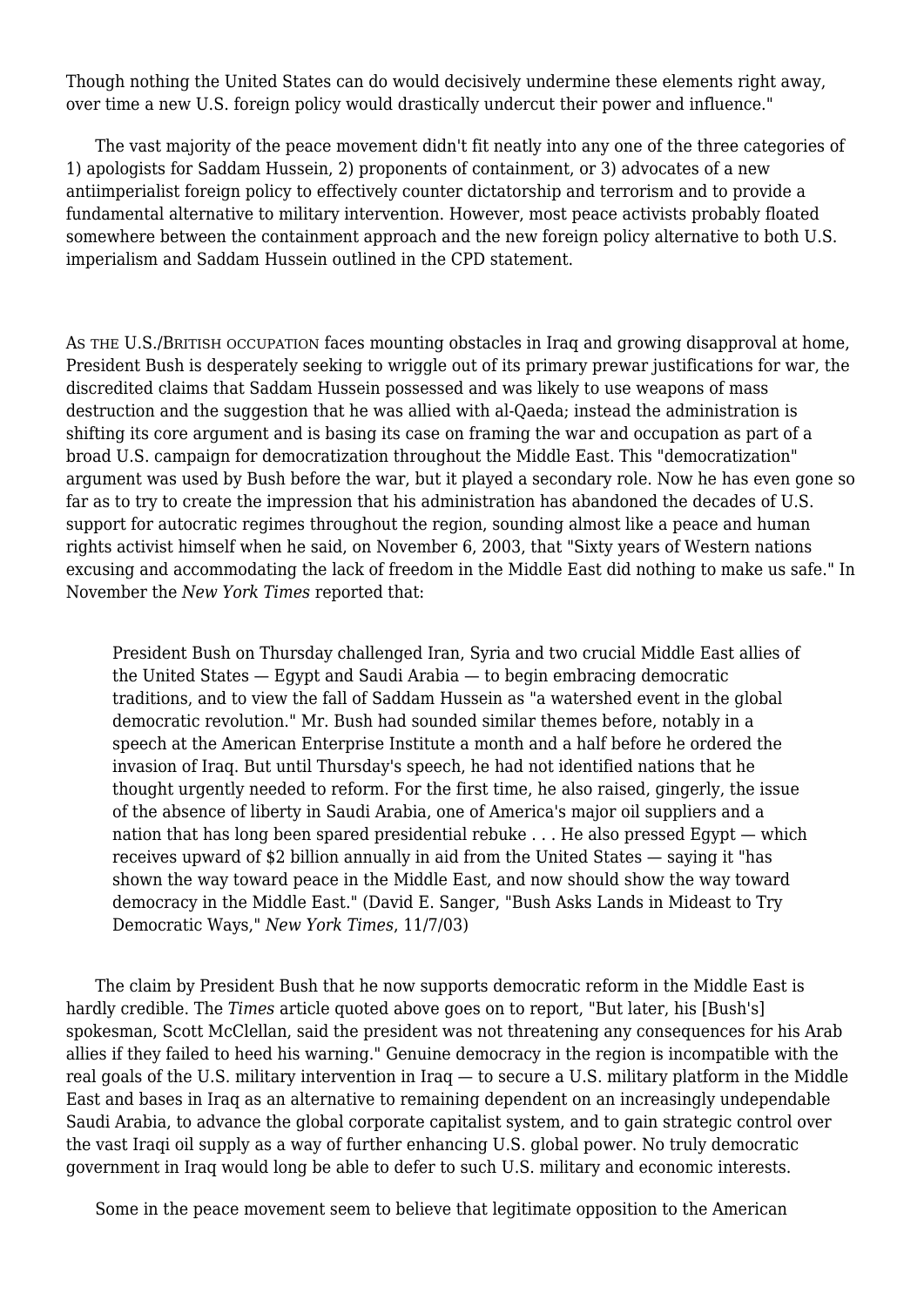occupation is dependent on being able to demonstrate that Iraq is worse off now than it was under Saddam Hussein. This is a wrong-headed approach. In fact, comparing prewar and postwar Iraq gives a very jumbled picture. On the one hand, Saddam Hussein's grotesque repressive apparatus, including the torture chambers and rape rooms, is no longer functioning, which is obviously an improvement. But at the same time the U.S. occupation imposes a different kind of straitjacket on the political and economic future of the country, and subjects the Iraqi people to humiliation and often injury and even death at the hands of the U.S. military. Moreover, to the extent that the United States succeeds in sustaining its occupation, it is in a stronger position to dominate not only Iraqi politics but the political and economic life of other countries around the world; it is precisely imperial domination that not only is a major cause of terrible misery in the Third World but also strengthens, especially in the absence of a strong global democratic left, authoritarian and theocratic forces everywhere.

 The question is not "which is worse?" — control of Iraq by Saddam Hussein, a takeover by the now growing fundamentalist theocratic forces, or imperial military control of the country. All of these options are unacceptable, and the victory of any of these forces does not in any way point toward progress. But these are not inevitably the only choices, even though positive democratic options in Iraq are today relatively weak.

#### **The Occupation Paves the Way to Democracy?**

THOSE WHO SEE THE U.S. occupation of Iraq as creating the foundation for a democratic Iraq need to face the reality of the role of U.S. troops in the country. As Thomas Crampton pointed out in his October 14, 2003 article in the *New York Times* ("Iraqi Official Urges Caution on Imposing Free Market"), the economic plan the United States is imposing makes even some of its hand-picked Iraqi leaders uneasy. Iraqi enterprises have been largely in the hands of the state, but the U.S. plans a rapid privatization that will mean huge numbers of unemployed, and that will leave the nation's wealth free from meaningful social control. Restrictions on foreign investment have been lifted in all economic sectors apart from oil and other natural resources involving primary extraction and initial processing (many suspect that this exception is merely tactical in light of strong Iraqi public opinion about preserving these resources as a public asset, and that restrictions on foreign investment in this area will be lifted in due time); import duties have been cut to 5 percent, thus threatening most Iraqi enterprises; and the maximum corporate tax rate has been set at 15 percent. In a move that Bush and his friends have not yet dared to try at home, a flat-tax system has been introduced, thus ensuring that wealthier Iraqi individuals and companies won't pay their fair share.

 U.S. economic policy in Iraq is brazenly vulgar. Regulations promulgated by the U.S. Agency for International Development have required hiring only U.S. contractors, thus cutting out both Iraqis and non- U.S. foreign investors. Companies with close ties to the administration like Halliburton, Halliburton subsidiary Kellogg Brown & Root, and Bechtel have been flagrantly favored, often chosen without any kind of bidding process. U.S. contractors and subcontractors are charging far greater rates for their services and products than would their local Iraqi counterparts (Phyllis Bennis, "Talking Points: The Madrid Donors Conference: A Fig Leaf for Maintaining U.S. Control," Institute for Policy Studies, 10/16/03, www.ips-dc.org/comment/Bennis/figleaf.htm). Representatives Henry Waxman of California and John Dingell of Michigan have charged that "Halliburton seems to be inflating gasoline prices at a great cost to American taxpayers . . . The overcharging is so extreme that one expert has privately called it 'highway robbery,'" the lawmakers said about Halliburton's nobid contract, noting that its Kellogg Brown & Root subsidiary is making the Army pay between \$1.62 and \$1.70 per gallon, while the average price for Middle East gasoline is 71 cents. ("Halliburton Gouging In Iraq?" CBS News, 10/16/03,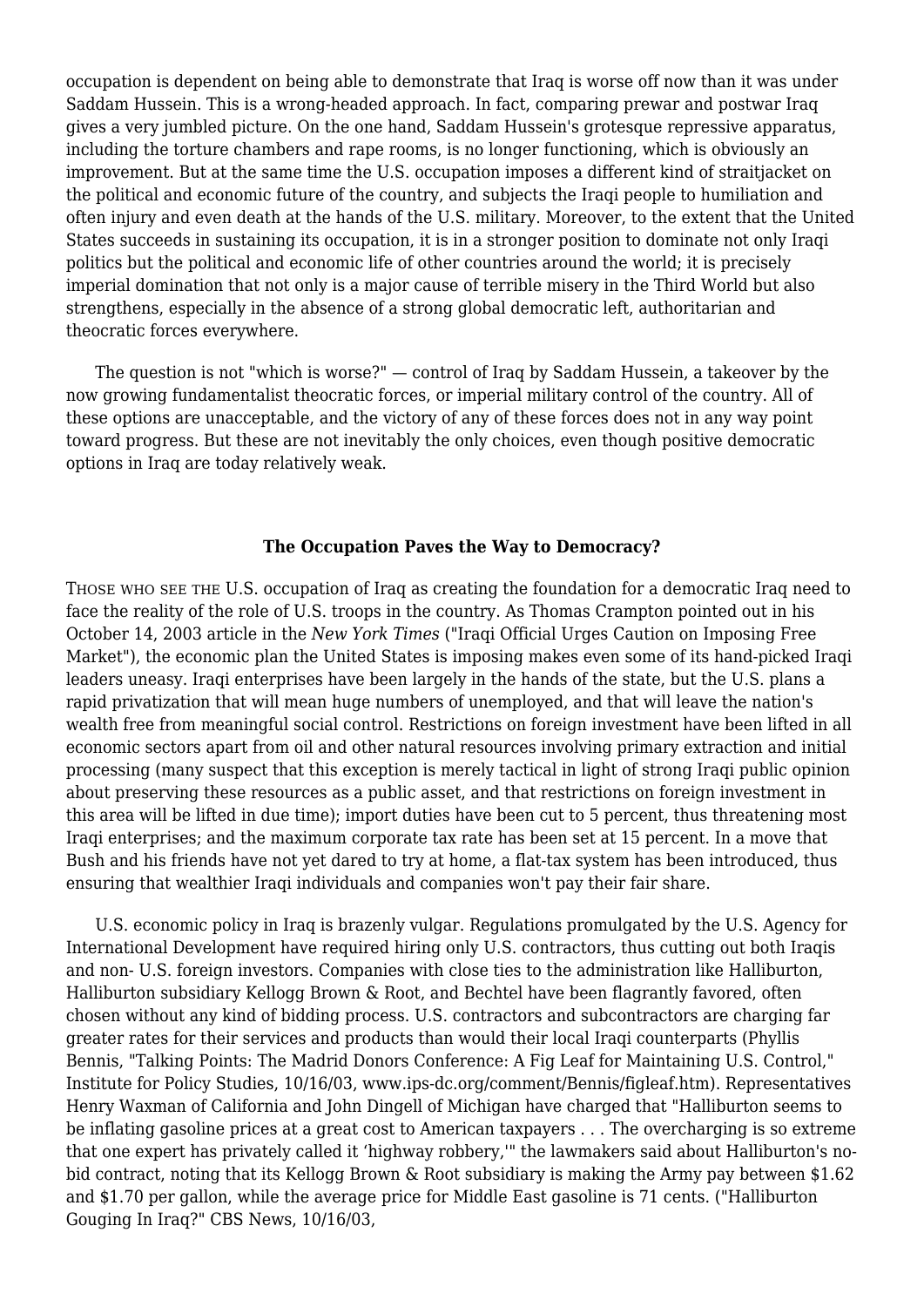www.cbsnews.com/stories/2003/10/16/politics/main578436.shtml).

 Moreover, the Coalition Provisional Authority (CPA) is being accused of corruption in spending U.S. taxpayers' money, prompting a Congressional investigation. At the same time, in what can be seen only as a weird kind of political joke, the U.S. charges the U.S.-created Iraqi Governing Council (IGC) with cronyism and corruption, holding back on signing multimillion dollar contracts to build and operate wireless phone networks in Iraq because of (likely true) allegations that the bidding for these contracts was "hijacked by associates of the new Iraqi governing council" — even as Halliburton et al. trundle their superprofits off to the bank. ("US delays mobile phone contracts to investigate claims of Iraqi cronyism," *Financial Times*, 11/11/03).

## **No Pesky Unions**

THE U.S.-INSTALLED IGC has in effect banned trade unions in the state sector, which right now includes the lion's share of all Iraqi enterprises. This has been accomplished through keeping Saddam Hussein's 1987 antilabor legislation firmly in place! Moreover, in June the CPA issued a decree forbidding strikes. It is difficult to see how the U.S. occupation is creating the preconditions for democratic rule in Iraq when trade unions, which have historically provided key social support for democracy in countries around the world, are de facto illegal, and workers are denied the elementary right to strike.

 Iraqi workers have been routinely mistreated under the occupation. An estimated sixty to seventy percent of Iraqis are without jobs, yet U.S. employers hire overwhelmingly non-Iraqis either Americans or inexpensive migrant laborers from South Asia. In July 2003 U.S. troops attacked members of the Union of the Unemployed engaged in peaceful protests against U.S. military and corporations' treatment of the jobless. As the United Electrical, Radio and Machine Workers of American (UE) workers union notes, "The August 2 arrest of 52 of their [Union of Unemployed] leaders is a strong indication of what kind of democracy the Bush Administration intends for the conquered country." ("Bring The Troops Home Now," resolution passed by United Electrical, Radio and Machine Workers of America at their 2003 national convention.) [see page 33]

 A fuller description of the scandalous U.S. labor policy in today's Iraq can be found in the October 25, 2003 resolution on the occupation and labor rights in Iraq, passed at the National Labor Assembly convened in Chicago by U.S. Labor Against War www.uslaboragainstwar.org. [see page 32] and in articles by David Bacon, including "The Occupation's War on Iraqi Workers" in the December 2003 issue of The Progressive. As this article goes to press, reports have come in of newer arrests of Iraqi trade unionists: on November 23, a U.S. military force in Baghdad arrested Qasim Hadi, president of the Union of the Unemployed in Iraq and Adil Salih, a member of union's leading committee; on December 6, U.S. occupation forces attacked the temporary headquarters of the Iraqi Federation of Workers Trade Unions (IFTU) and arrested eight of its leaders and core activists. In a statement protesting the U.S. action, the IFTU noted that occupation forces "targeted trade unionist cadres and leaders who are well-known for their struggle against the hated dictatorship." ("US Attacks Iraqi Unions' Headquarters," U.S. Labor Against War, 12/9/03, www.uslaboragainstwar.org)

## **How Do Iraqis Feel About the Occupation?**

THOUGH BY MOST ACCOUNTS the U.S. presence in Iraq is becoming increasingly unpopular, the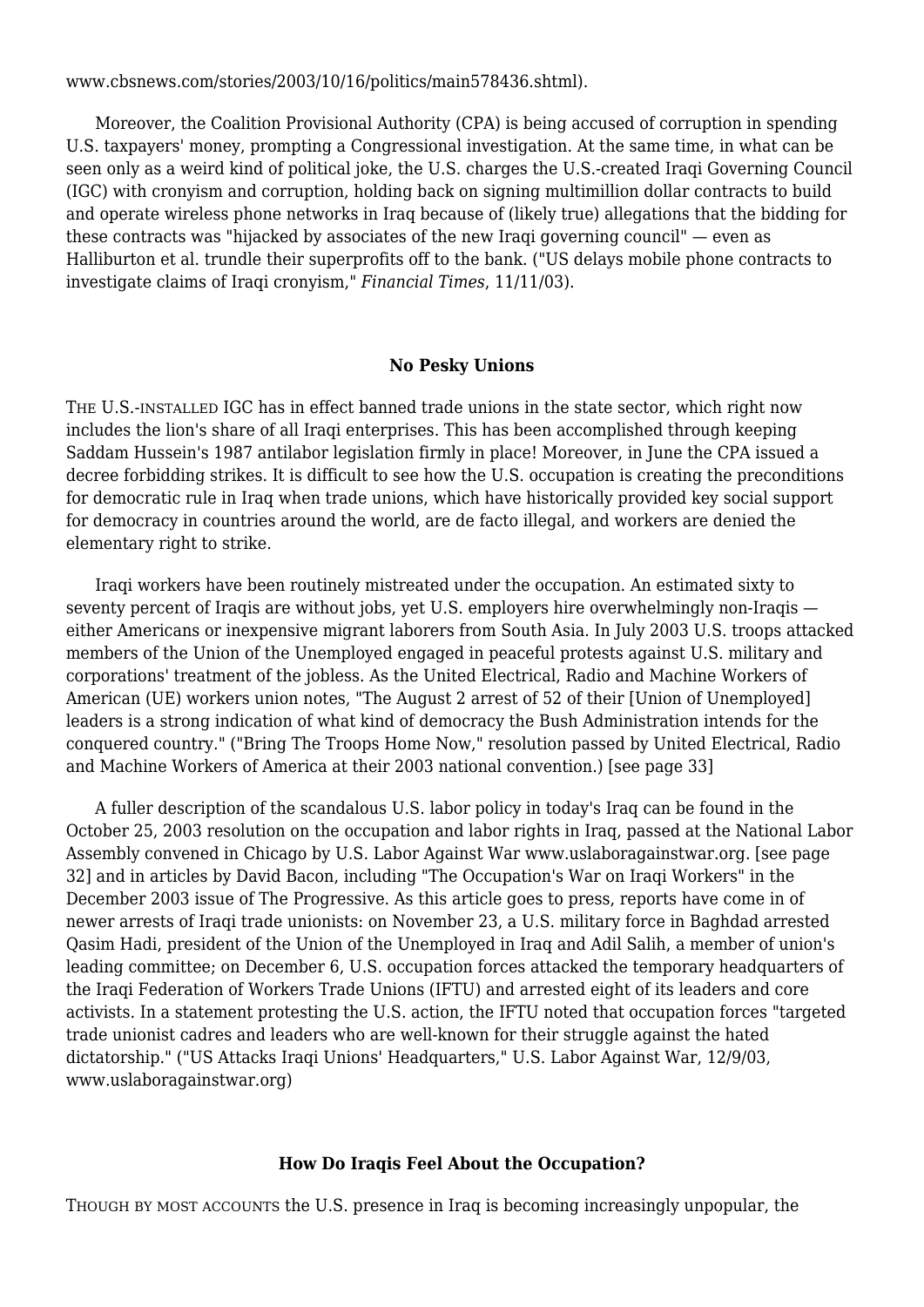specifics of Iraqi public opinion about the occupation have been unclear. According to the Associated Press, in a Gallup poll taken Aug. 28-Sept. 4, 2003, 71 percent of Baghdad's residents felt that U.S. troops should not leave in the next few months. Just 26 percent felt the troops should leave that soon. However, the poll also showed that almost one in five felt that circumstances could occur in which attacks against U.S. troops could be justified. (Posted 10/14/03 on *USA Today*.) The same AP poll, reported in *The Age* on September 24, showed that "nearly half of Baghdad residents polled have said the country is worse off now than before the U.S.-led invasion, but about two-thirds believe things will be better in five years than they were under Saddam Hussein." (Will Lester, "47 percent of Iraqis think country is worse off," *The Age*, 9/24/03).

 In late October, James Zogby interpreted a poll taken in Iraq by Zogby International in August 2003:

When given the choice as to whether they "would like to see the American and British forces leave Iraq in six months, one year or two years," 31.5 percent of Iraqis say these forces should leave in six months; 34 percent say a year, and only 25 percent say two or more years. So while technically [Vice President Dick] Cheney might say that "over 60 percent [actually 59 percent] . . . want the U.S. to stay at least another year," an equally correct observation would be that 65.5 percent want the U.S. and Britain to leave in one year or less. And attitudes toward the U.S. were not positive. When asked whether over the next five years, they felt that the "U.S. would help or hurt Iraq," 50 percent said that the U.S. would hurt Iraq, while only 35.5 percent felt the U.S. would help the country. (James Zogby, "What Iraqis Think About the Occupation," *AlterNet*, 10/21/03)

 Meanwhile, David Rieff, far from an anti-interventionist, reported in early November 2003 that he conducted extensive interviews while on two trips to Iraq since the declared war ended, and found that "In the back streets of Sadr City, the impoverished Baghdad suburb where almost two million Shiites live — and where Bush administration officials and Iraqi exiles once imagined American troops would be welcomed with sweets and flowers — the mood, when I visited in September, was angry and resentful." ("Blueprint for a Mess," *New York Times Sunday Magazine*, 11/2/03)

 With every passing month, Iraqi public opinion seems to grow more negative toward the U.S. occupation. According to a mid-November story in The *New York Times*, a classified opinion poll conducted by the State Department's intelligence branch found that "a majority of Iraqis now regard American troops as occupiers rather than liberators . . ." "'The trend lines are in the wrong direction,' a government official said." (Douglas Jehl, "CIA Report Suggests Iraqis Are Losing Faith in U.S. Efforts," *New York Times*, 11/13/03)

# **What Is the Character of the Armed Resistance to U.S. and Coalition Forces in Iraq, and Does it Matter?**

PERHAPS BELIEVING THE ROSY predictions of Paul Wolfowitz, Richard Perle and Iraqi exile Ahmed Chalabi, the Bush administration led the American people to expect that occupying U.S. troops would be welcomed with open arms, sweets and flowers. This has hardly been the case. From the very beginning of the occupation there have been both peaceful protests and outright military resistance against the troops. While most Iraqis may not have favored the attacks on U.S. forces at the outset, and many probably still do not support them, very few of those against the attacks have been willing to stand up and denounce them, leading Tom Friedman of the *New York Times* to lament on several occasions that he wishes that those who privately tell him and other Western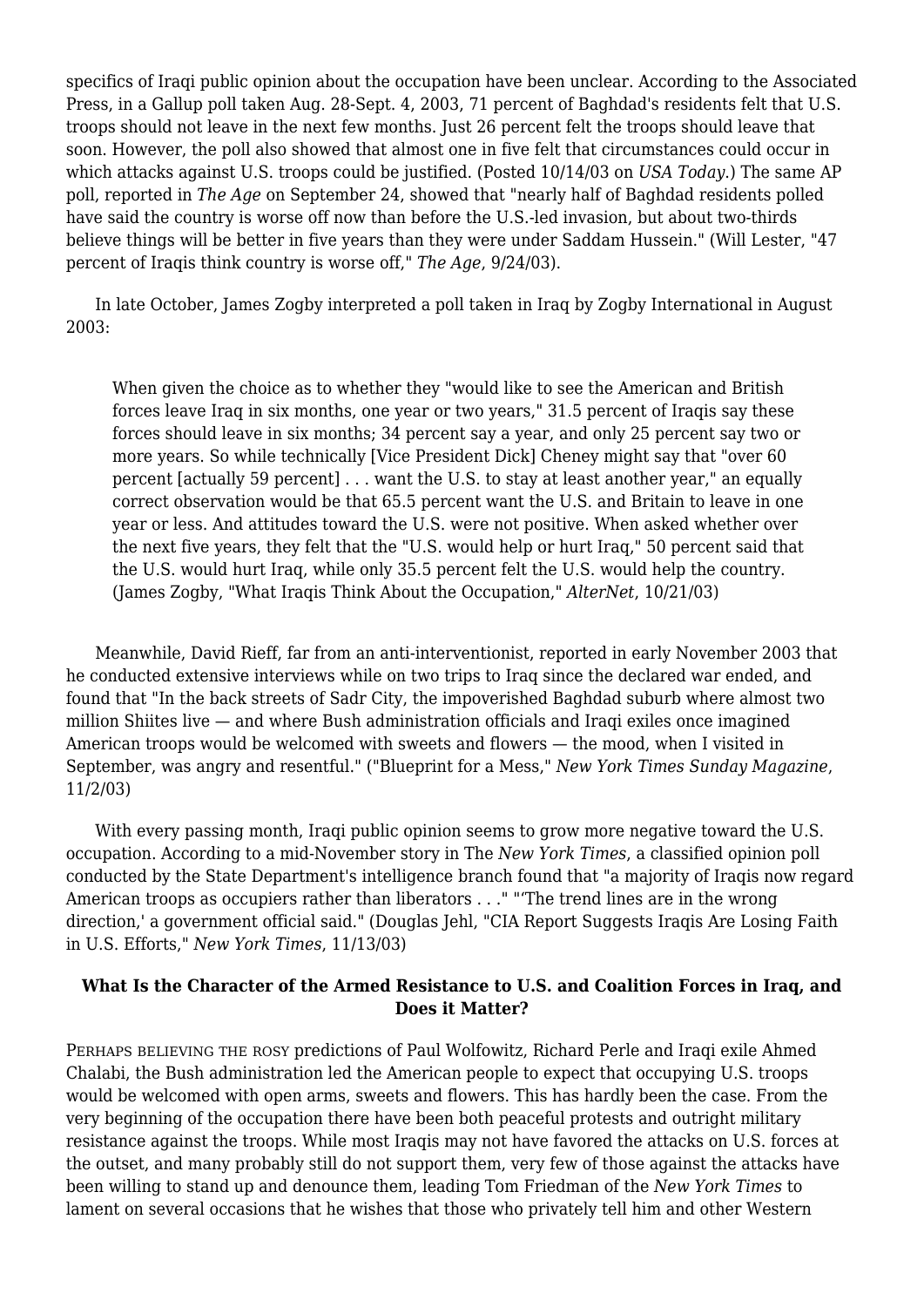journalists that they want the U.S. forces to remain in Iraq would speak out in public and voice their support for the American and British military forces. That they don't do so can in part be ascribed to fear of retribution from supporters of Saddam Hussein, but there is good reason to believe that it also reflects widespread ambivalence about and growing opposition to the U.S. military, even among many who hated the Saddam Hussein regime and were glad to see it go. See, for example, the account of recent attacks on U.S. forces in Mosul, an area previously seen as friendly to the occupation:

. . . when word came Sunday afternoon that two American soldiers had been shot in the head and killed a block away, the men of Ras al Jada fire station ran to the site and looked on with glee as a crowd of locals dragged the Americans from their car and tore off their watches and jackets and boots. "I was happy, everyone was happy," Waadallah Muhammed, one of the firefighters said as he stood in front of the firehouse. "The Americans, yes they do good things, but only to enhance their reputation. They are occupiers. We want them to leave." . . . Attacks on Americans which have killed more than 25 in the Mosul area this month, have highlighted what local Iraqis say is a rapidly deteriorating relationship. (Dexter Filkins, "Attacks on GI's in Mosul Rise as Good Will Fades," *New York Times*, 11/27/03)

In the same vein, the *New York Times* even more recently reported:

As the guerrilla war against Iraqi insurgents intensifies, American soldiers have begun wrapping entire villages in barbed wire . . . In selective cases, American soldiers are demolishing buildings thought to be used by Iraqi attackers. They have begun imprisoning the relatives of suspected guerrillas, in hopes of pressing the insurgents to turn themselves in . . . So far, the new approach appears to be succeeding in diminishing the threat to American soldiers. But it appears to be coming at the cost of alienating many of the people the Americans are trying to win over. Abu Hishma is quiet now, but it is angry, too. (Dexter Filkins, "Tough New Tactics by U.S. Tighten Grip on Iraq Towns," 12/7/03)

 As the occupying forces increasingly view the entire Iraqi population as potential enemies, and treat them accordingly, popular hatred and anger against the U.S. and its Iraqi allies are bound to increase even more.

 As far as the military resistance to the Coalition Provisional Authority is concerned, the U.S. doesn't seem to know which forces predominate within it. Officials put out contradictory theories: "The Bush administration has sought to emphasize the role of foreign fighters as a factor in the resistance, but American military commanders, including General Abizaid have said that it is loyalists to Mr. Hussein who pose the greatest danger to American troops and to stability in Iraq." (Douglas Jehl, "Plan for Guerrilla Action May Have Predated War," *New York Times*, 11/15/03) In the same article General Abizaid, top U.S. military commander in Iraq, is reported as going so far as to assert, with no convincing evidence, that there are no more than 5000 guerrilla fighters in the country.

 Of course it is in the interest of the U.S. to portray those who fight against the occupation as unsavory, and doubtless many of them are. But there is every reason to believe that opposition to the U.S. has already spread beyond Baathists and Islamic fundamentalists to encompass broader elements of the population who simply oppose the subjugation of their lives and their country by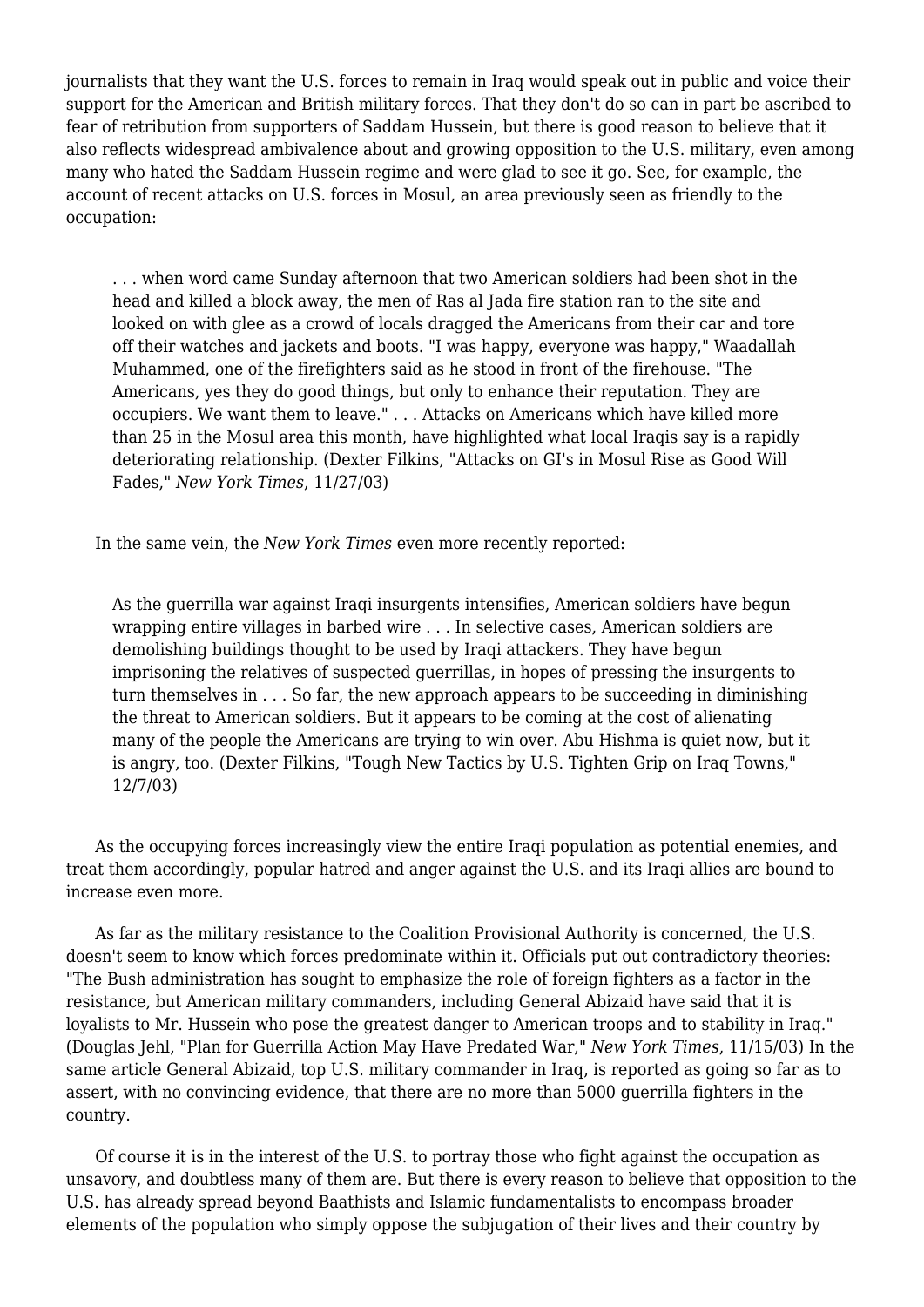outside imperialists. The critical question is whether independent and democratic forces will be independently organized and capable of projecting and advancing their own program for Iraq, or whether they will be subordinated to the agendas of Baathists and theocratic fundamentalists. The victory of independent and democratic groups in Iraq is inhibited by the U.S. occupation; peace activists need to focus on how the position of these forces could be made more viable — for example by immediately seeking to build contacts between the antiwar movement and independent democratic journalists, unionists, academics, women's groups and so on. This work has been started by U.S. Labor Against the War and others, but needs to be greatly expanded.

 Does it matter who controls the resistance? Some, like British antiwar leader Tariq Ali, seem to think not. Ali probably correctly portrays the resistance as a mixed bag; he writes in *The Guardian* (UK): "According to Iraqi opposition sources, there are more than 40 different resistance organizations. They consist of Baathists, dissident communists, disgusted by the treachery of the Iraqi Communist party in backing the occupation, nationalists, groups of Iraqi soldiers and officers disbanded by the occupation, and Sunni and Shia religious groups." ("Resistance is the first step towards Iraqi independence," *The Guardian*, 11/3/03).

 Ali doesn't seem to think it's necessary to examine too closely which of these elements, if any, are dominant or decisive within the resistance, or how secure their control is. His approach appears to assume that the victory of the resistance, no matter who controls it, will automatically produce a positive outcome simply because it will represent a setback for the U.S. This is not necessarily the case, however. While an end to U. S. imperialism in Iraq is certainly to be hoped for and promoted, neither a return to a hyperrepressive regime dominated by Saddam Hussein or someone like him, nor the introduction of a harsh Islamic fundamentalist dictatorship would represent progress. Some may be taken aback by this assertion, but thinking about a parallel proposition helps to illuminate the point: surely the ouster of Saddam Hussein was something all principled supporters of peace, democracy and human rights should have hoped for, but it didn't follow that his defeat by the United States military was in any sense progressive. The triumph of U.S. military power had other, overarching reactionary consequences.

 Some would argue that the return of Saddam Hussein or the coming to power of a Taliban-like regime in Iraq would represent a step forward because it would be a form of Iraqi self-determination against U.S. and British imperialism. The more historically-minded among the proponents of this argument analogize the current situation in Iraq to the struggle between the Italian imperialist army and Ethiopia under the rule of Haile Selassie in the 1930s, when socialists and democrats supported the military victory of Ethiopia against Italy despite the fact that the African country was ruled by a feudal monarchy whose overthrow they supported. This analogy holds only up to a point. In both cases imperialist forces should be unreservedly opposed. But there is a critical difference between Haile Selassie and other fossilized tyrants, and the modern dictatorships of rulers like Saddam Hussein or the Taliban. (It may seem odd to describe the Taliban as modern, but in fact it does represent a bizarre fusion of an extremely retrograde religious agenda with contemporary authoritarian methods of recruitment and rule.)

 Haile Selassie and his ilk were a dying breed, a premodern historical force, whereas undemocratic, aggressive regimes like those of Saddam Hussein or Slobodan Milosevic as well as terroristic religious groups like the Taliban or al-Qaeda are very real contenders for power in today's world. Their victory does not further liberation by opening up the possibilities for democracy in the way that traditional self-determination struggles do. Milosevic and Saddam Hussein are quite different from groups like the Taliban, and thus this range of forces may not constitute a "camp" in the way that the Communist opponents of Western capitalism did in the years of the Cold War, but they are not simply relics. They present a weighty alternative not only to Western capitalist imperialism but also to the forces of democracy and socialism.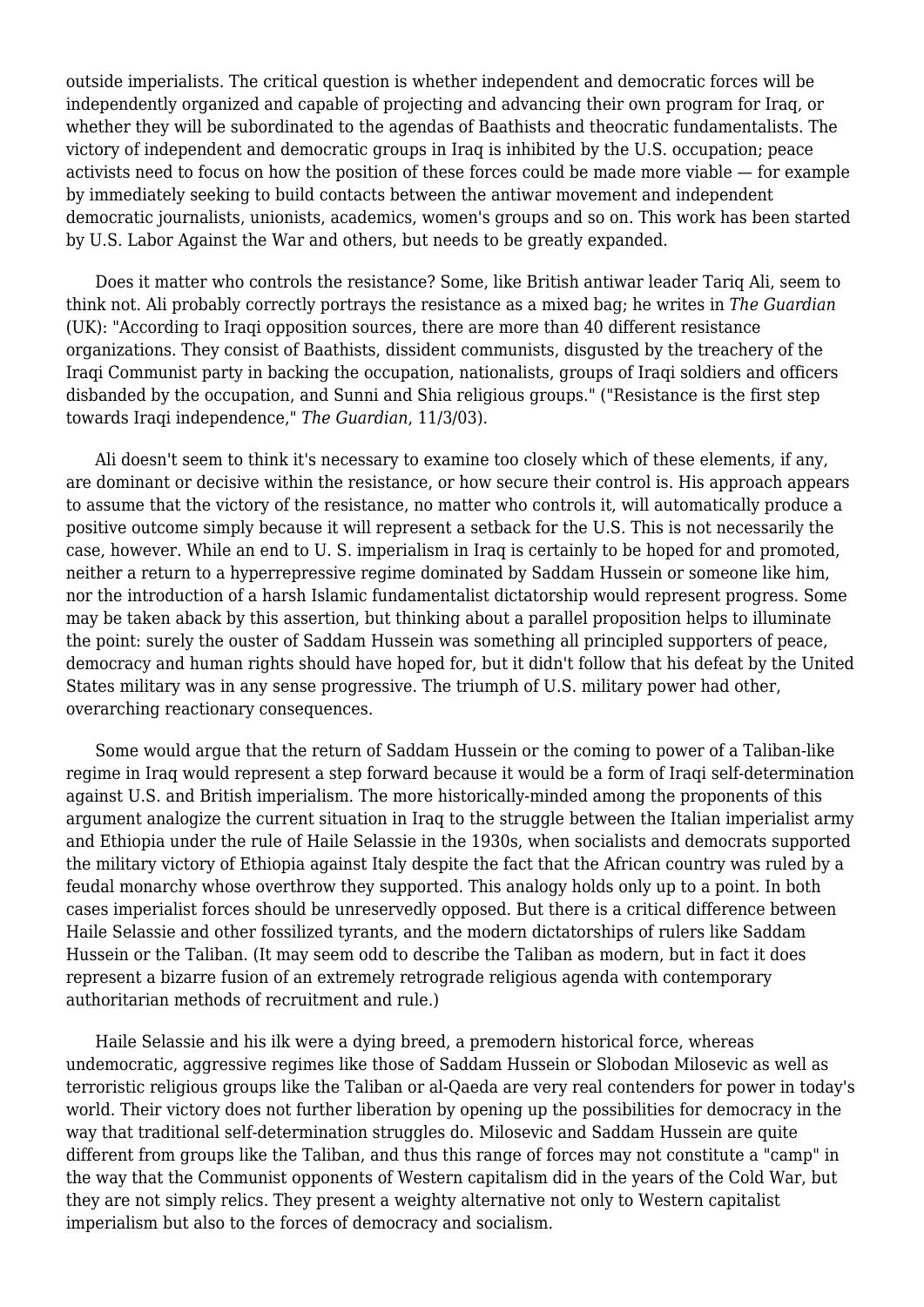In Iraq, then, it very much matters whether Baathists or repressive, extreme theocrats are definitively in the drivers' seat and would come to power if the resistance were to win against the U.S.; if either of these elements is in full control, then peace activists and democrats in Iraq and around the world should not support them — nor, of course, should they support the U.S. Figuring out the relationship of forces in a resistance that Tariq Ali describes as an assortment of Baathists, dissident communists, nationalists, former Iraqi soldiers and officers and Sunni and Shia religious groups is of great importance; of even greater importance is for antiwar and democratic activists to make common bond with the more democratic elements and support their rise to leadership in the resistance before it is too late.

## **U.S. Troops Out Now**

WESTERN IMPERIALISM AND ITS retrograde opponents have a symbiotic relationship in which they mutually strengthen and reinforce one another. For example, by providing an "anti-terrorist" rationale, the murderous attack on the World Trade Center was a gift to those who had long wanted to expand and fortify U.S. military power around the world and to mobilize a hitherto skeptical public opinion behind an aggressive imperial agenda. But the opposite is also the case. The war against Iraq, U.S. military aggression and support for dictators and repressive regimes, and the de facto alliance between the Bush administration and Israel's Sharon government, create not only waves of new recruits for terrorism and political fundamentalists but also widespread acquiescence or even outright support for these elements among ordinary people in the Middle East.

 There is a desperate need to build a militant democratic left in the Middle East, and advocates of a new democratic U.S. foreign policy can only succeed over time if they are able to link up with and support the victory of fledgling progressive forces in Iraq, Iran, Saudi Arabia, Israel, Egypt and throughout the Middle East and around the world. But a precondition for making these links is an unambiguous independence from and opposition to U.S. imperial power. Some in the U.S. and Britain who opposed the war today support the occupation as an unfortunate necessity now that Saddam Hussein has been toppled. And others formally oppose the occupation, but nonetheless also oppose the slogan of "Troops Out Now" — which can only mean that they support "Troops Out Later When Some Conditions Are Met" and in the meantime U.S., British and other "Coalition" forces should stay in Iraq.

 These reluctant supporters of imperial military power justify their position on the grounds that if U.S. forces leave now there may be a Baathist return to power, the introduction of a harsh Shiite theocracy, chaos or civil war. One or another of these might indeed happen if the U.S. leaves, but the fact is that the longer the U.S. stays, the more powerful the reactionary forces become, and the more likely they are to win out in any future conflict. A *New York Times* story of November 27, for example, notes that "Moderate Iraqis cooperating with the Americans say the young men of Mosul are increasingly heeding the calls of militant clerics." (Dexter Filkins, "Attacks on GI's in Mosul Rise as Good Will Fades") What exists now in Iraq can be described as a form of chaos, and further chaos and civil war with repressive forces leading in contention is precisely what continuing U.S. occupation is breeding, not preventing.

 Another justification sometimes given for the U.S. keeping its military in Iraq "for now" is that withdrawal might mean that Iraq will split into three parts: a predominantly Kurdish north, a largely Shiite south and the remaining center of the country, where most of the Sunnis live. This split may well happen once the U.S. leaves, but it would not necessarily be a retrograde development. The country of Iraq was an artificial colonial invention in the first place, and has no automatic reason to remain united, though the breakup of the country would obviously raise crucial questions of minority rights in each of the three new nations. Peace activists and democrats should keep an open mind about the necessity of maintaining the "territorial integrity" of Iraq; given the freedom to choose, the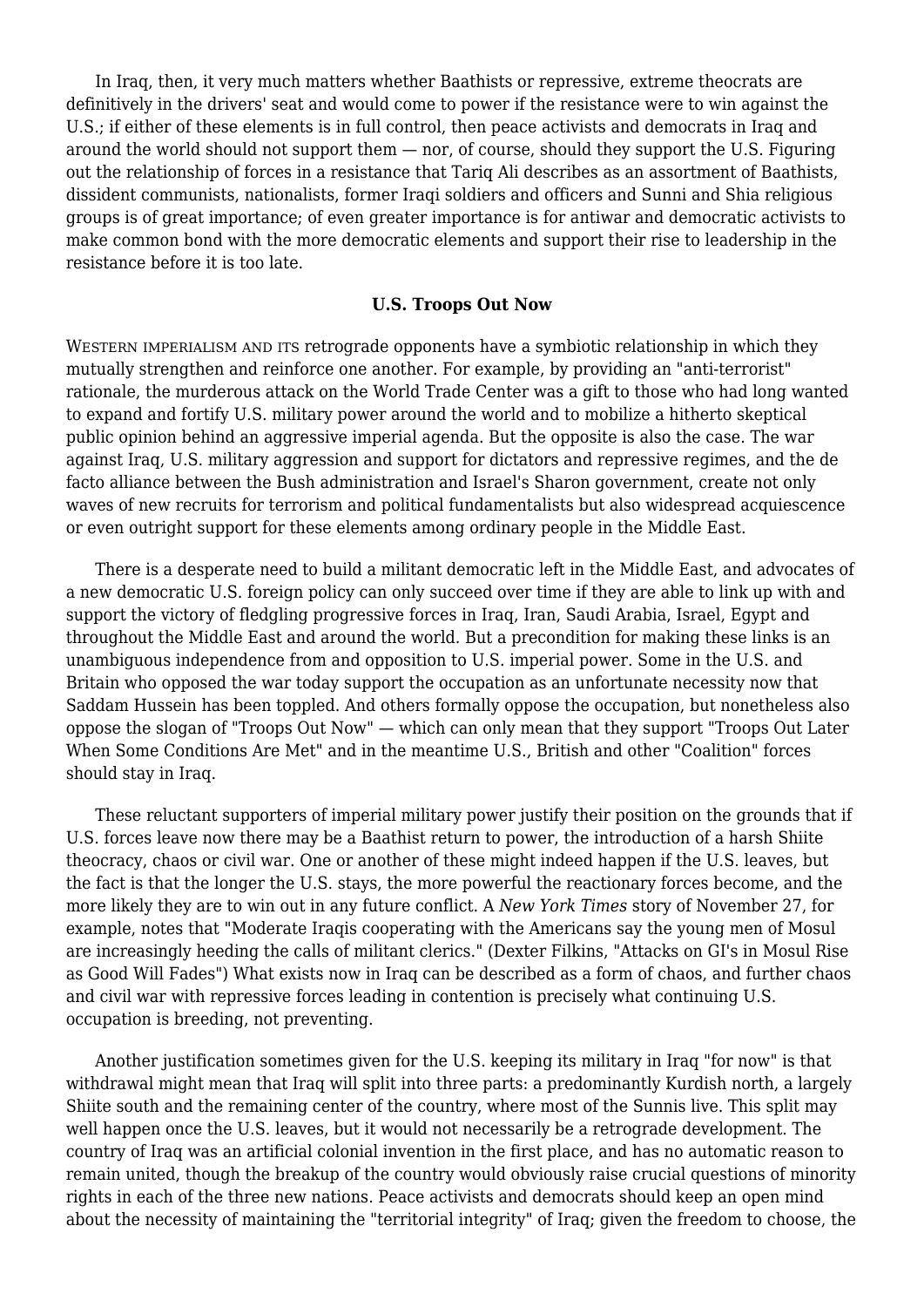peoples of Iraq may not want to live in one country, and if they don't, the challenge will be to foster a breakup that is as peaceful and mindful of minority rights as possible.

 In response to the unexpectedly high level of resistance to the U.S.-led occupation in Iraq, there are signs that the United States may decide to desert its handpicked Iraqi Governing Council and declare an end to the occupation as early as June of 2004. But even if the U.S. resorts to this option, this does not mean that it will abandon its hope of continuing to dominate Iraq. The Bush administration has made it clear that it intends to install permanent U.S. bases in Iraq, even if the formal occupation ends, and Washington will use every resource in its arsenal — from troops to economic pressure — to insure that whatever government comes to power is subservient to U.S. interests.

#### **Can the UN Security Council Save the Day?**

MANY PEOPLE PROPOSE that the solution to the current U.S. occupation of Iraq is for the United Nations to play a greater role. Supporters of this approach come from very different political viewpoints. Some, like Clinton's Secretary of State Madeleine Albright support a form of multilateralism and greater UN involvement as a more sophisticated way to secure U.S. interests and power. Peace activists and others look to the UN to provide a genuine peaceful and democratic solution for Iraq and to offer an alternative to U.S. domination of the region.

 As presently constituted, however, the United Nations is hardly a vehicle for democratic, accountable resolution of conflicts among or within countries, especially where the question of control of the resources and wealth of Third World countries by First World interests is paramount. Five nations — the U.S., Britain, France, Russia, and China — constitute the so-called Permanent Five (P-5) members of the Security Council, and they each wield a veto over Council decisions. These countries are not elected to their positions, they occupy them "permanently" as a consequence of the power they held at the end of World War II. It is important to keep in mind that the Security Council voted for the first Gulf War (thus making it "multilateral" — a cautionary note), and administered the deadly sanctions against Iraq right up through the beginning of the 2003 war. And while in a move remarkable for its singularity the Security Council refused to rubber-stamp the second U.S. war on Iraq, in October 2003 the Council backtracked and shamefully legitimized the "Coalition" occupation of the country.

 In the decades since the founding of the United Nations, there have been countless attempts to reform the Security Council and democratize the UN system; all thus far unsuccessful. Given this fact, it is difficult to understand what truly progressive resolution of the situation in Iraq peace activists expect that the UN Security Council can implement. It is, of course, conceivable that the U.S. occupation of Iraq will become untenable and the United States will have to relinquish formal control of the country. At that point, however, UN intervention could well be worse than nothing  $-$  it could easily provide a new fig leaf for U.S. hegemony. And even if it did not simply provide cover for the U.S., is it realistic to expect that a United Nations Security Council dominated by the great powers will actually voluntarily hand over control of Iraq's resources and strategic military position to the Iraqi people themselves? Is the Council likely, for example, to repudiate the U.S.-imposed policy of privatization of the nation's enterprises, or the edict requiring that Iraq give predatory rights to foreign investors? It is far more probable that France, Russia and (from outside the P-5 group) the Germans will simply see to it that they get their share of lucrative Iraqi reconstruction contracts, while cooperating to promote a more presentable government in Iraq that nonetheless is dependent on and cooperative with the Great Powers and their interests. Of course such plans may founder, just as today's U.S occupation looks like it may, but that doesn't mean that proponents of peace and human rights should call for a Security Council-imposed solution. (On the issue of whether UN intervention should be supported, even under the aegis of the Security Council, Liberia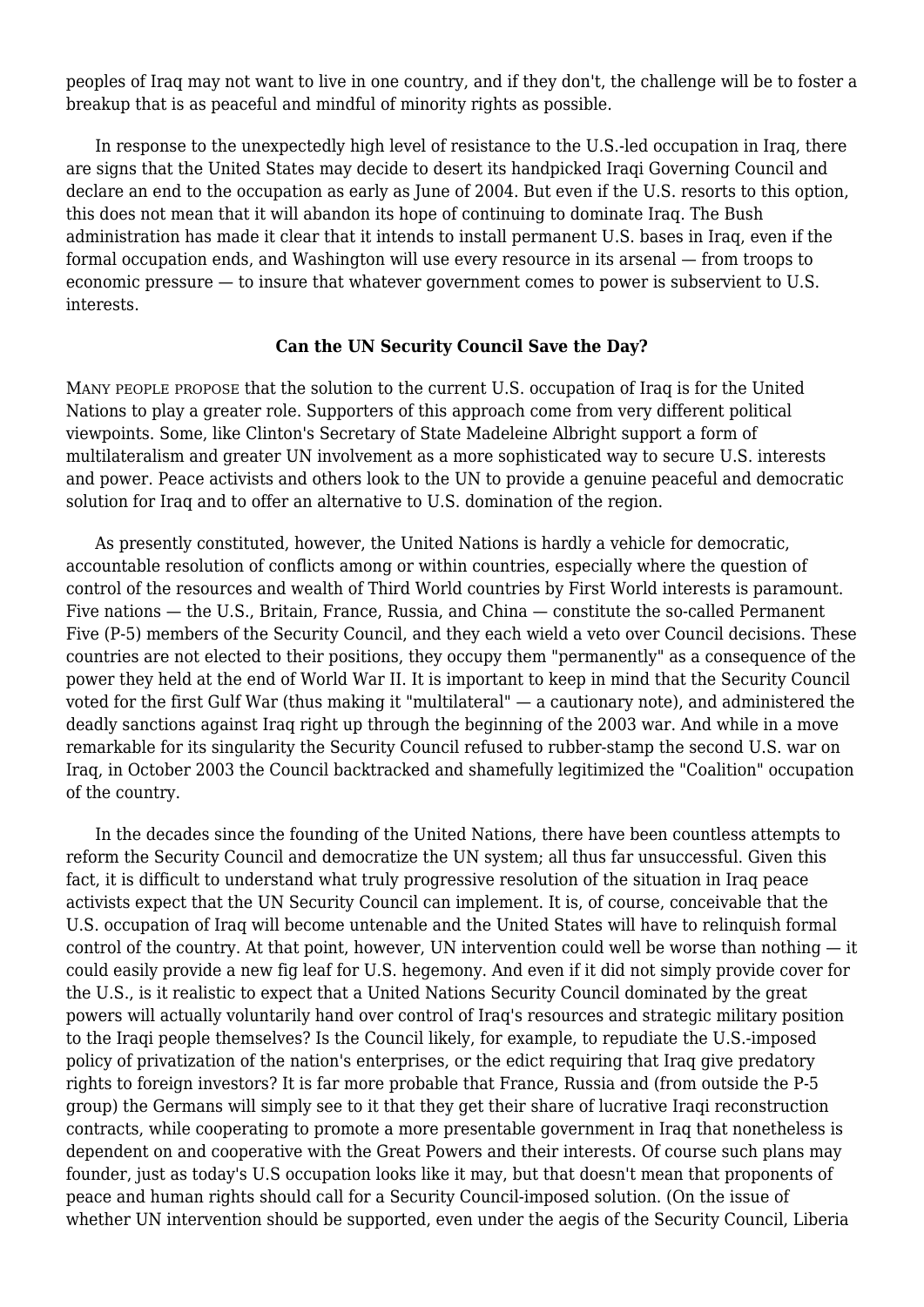and Rwanda may be exceptions to the general rule given how horrific the situations have been in those countries and the relatively minor imperial motivation there was or would have been in such interventions  $-$  but that's no reason to discard a general stance of nonsupport.)\*

 Appreciating the problems with the Security Council, Institute for Policy Studies foreign policy analyst Phyllis Bennis has come up with an innovative approach: "The UN General Assembly, as well as individual governments and groups of governments, should be pressured to take up the Iraq question, removing it from the sole control of the Security Council. The Assembly should be urged to condemn pre-emptive war and to call for an immediate end to the U.S.-UK occupation." ("Talking Points," quoted above) This proposal is problematic in that may mean giving power not directly to Iraqis but to an outside body, but it is interesting in that it attempts to circumvent Security Council control over United Nations intervention.

 In an important article Jeremy Brecher begins to spell out a similar creative approach to the United Nations when he calls for a "Shadow UN" of "national governments and groups such as the coalition of the unwilling, the Non-Aligned Movement, and regional organizations" that could "circumvent a U.S. veto in the Security Council by activating the General Assembly." (Jeremy Brecher, "Terminating the Bush Juggernaut," *Foreign Policy in Focus*, 5/1/03, www.foreignpolicyinfocus.org), Brecher cites a recent attempt to begin to chip away at the power of the Security Council: "In April 2003, General Assembly President and Iraq War opponent Jan Kavan began trying to establish a General Assembly-based forum to openly debate current foreign policy issues, providing critics of the U.S. an opportunity to address U.S. actions in Iraq and Afghanistan. The U.S. moved rapidly to derail the initiative, sending a confidential note to several foreign capitals saying that Kavan's proposal would degenerate into a 'politically divisive' talk shop that would 'infringe upon' the Security Council's exclusive right to deal with threats to global peace and security. 'This represents a backdoor amendment to the U.N. Charter,' the note added." (In correspondence with this author on Nov. 18, 2003, Kavan confirmed the events Brecher described, writing that "The [Brecher] quote you sent me is basically accurate. The 'interactive dialogue platforms' which we proposed within the framework of the revitalization of the General Assembly were not supposed to discuss just Iraq or Afghanistan but absolutely any topic member states would wish to raise. The proposal and the surprising US response was described quite accurately at length at that time by [the] *Washington Post*." (The account can be found in an article by Colum Lynch, "U.S. Blocking Criticism at the UN; Officials Fear Debate Provides Platform for Policy Foes, 5/1/03). One must, of course, question whether the U.S. response was at all "surprising," given that the proposal threatened to curtail its power over the United Nations.

 It is important to bear in mind that while the General Assembly is far preferable to the Security Council, particularly on anticolonial issues facing the Third World, it is itself deeply flawed by the undue influence and power of wealthy countries, and by the fact that many of the member countries themselves are undemocratic and thus incapable of consistently representing the real interests of their own people. (There is also the problem that small and large countries have identical representation, but this could be relatively easily remedied.) True UN reform is inseparable from the grassroots struggle for global economic equity and democracy, including within countries like Malaysia which have been among the most militant in demanding an end of the domination of UN security decisions by the P-5 Security Council members. Nonetheless, the Kavan proposal was a step in the right direction.

 Summarizing the divergent views in the antiwar movement about the United Nations, Brecher writes "... whereas most of the [peace] movement has expressed strong support for the principles underlying the United Nations and has campaigned for governments to support those ideals, a significant minority views the UN as itself little more than an agent of imperialism, something to be disempowered rather than reformed." In my opinion the peace movement needs to go beyond the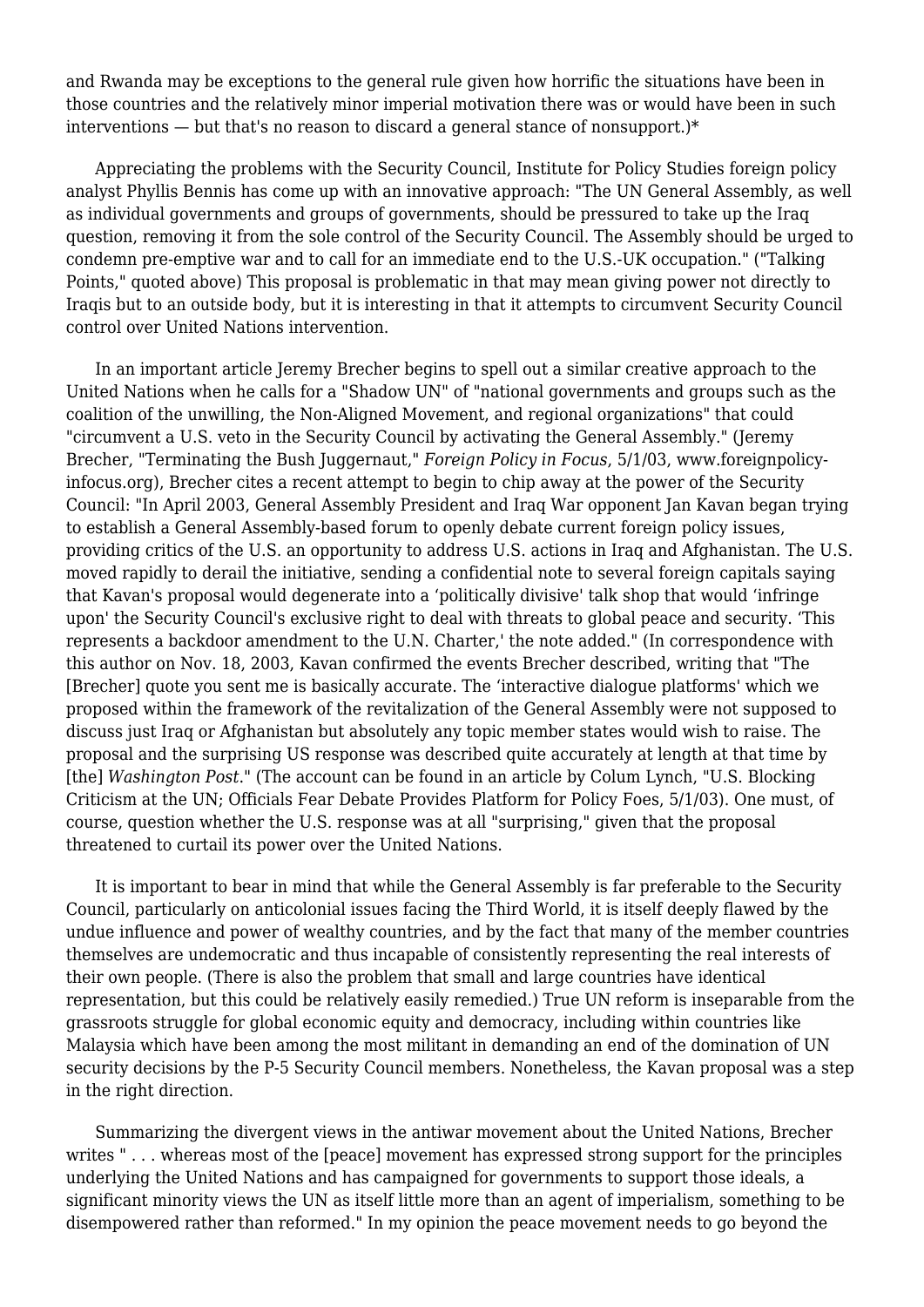two options Brecher gives, reforming versus disempowering the United Nations. Peace activists need to fight for democratic reform of the UN and of the countries within it. They should also simultaneously demand that the UN, including the Security Council, do the right thing  $-$  e.g., refuse to go along with the U.S. war on Iraq, and the victors' postwar occupation. Meanwhile, however, the Council (as opposed to the UN itself), as it is presently constituted, should indeed be disempowered.

## **Regime Change at Home**

WITH ITS NAKED ASSERTION of the right to pre- emptive war, its open contempt for the opinions of other countries, and its war on Iraq, the Bush administration has escalated both the rhetoric and the reality of U.S. imperial power. But Bush and the Republicans do not bear sole responsibility. While a majority of Democratic members of Congress (if one aggregates the House and Senate votes) voted against a resolution supporting the war, the Democratic Party was never seen as championing opposition to it, and once the war started, what Democratic opposition there was largely dissipated, except for mavericks like Dennis Kucinich and John Conyers.

 Democratic dissent against the war was hardly audible until popular dissatisfaction with the failures of the occupation began to manifest itself in the fall of 2003. Even then, Democratic opposition was hardly adequate. On October 16, for example, Ted Kennedy, one of the more outspoken Democrats, made a sharp attack on the administration's request for \$87 billion to finance the occupation, but at the same time he declared that the U.S. "cannot withdraw now, leaving Iraq to chaos or civil war . . . We need a realistic and specific plan to bring stability to Iraq, to bring genuine self-government to Iraq, to bring our soldiers home with dignity and honor." Kennedy's statement is grounded in the assumption that the U.S. is capable of bringing democratic stability to Iraq. This is an illusion: just look at the results of the first six months of occupation, and, as is plain for all to see, the situation is rapidly going downhill.

 Howard Dean was the only candidate that the media was paying attention to who unequivocally opposed the war. The Democratic establishment was united in its opposition to Dean because he refused to let them stitch up the process and anoint some complete insider hack. It's a positive development, basically, that ordinary Democrats embraced someone who is perceived as an "outsider" whose candidacy can be used to oppose the war and shake up the party. The problem is that Dean doesn't oppose the occupation any more than Kennedy does, and that if elected he will easily make peace with the Democratic Party mainstream on the fundamental domestic and international issues. (The Gore endorsement of Dean signifies an important first step in this rapprochement.) Dean's critique of the U.S. war on Iraq never objected to the assumptions of both Democrats and Republicans that U.S. power in the world needs to be advanced, and that the United States should pursue a procorporate foreign policy.

 Senator Joseph Biden, along with many other Democrats including Senator Hilary Clinton, is worse than either Kennedy or Dean. Despite his criticisms of the administration for being too unilateral, Biden now calls for an *increase* in the numbers of U.S. troops in Iraq. Mainstream Democratic Party critics of U.S. foreign policy, along with critics from the CIA, the military, and former Cold War allies like Germany, perform a valuable function of opening up the debate and to a certain extent delegitimizing the crude use of American power in the world. This opening can be extremely useful, and the peace movement needs to take advantage of it. However, it is crucial that the movement also recognizes and exposes the limitations of these critics to people both in the U.S. and abroad, and limit common action to areas of actual agreement.

#### **But Don't We Have to Defend Ourselves?**

THE BUSH ADMINISTRATION'S APPEAL for the support of the American people rests on the claim that